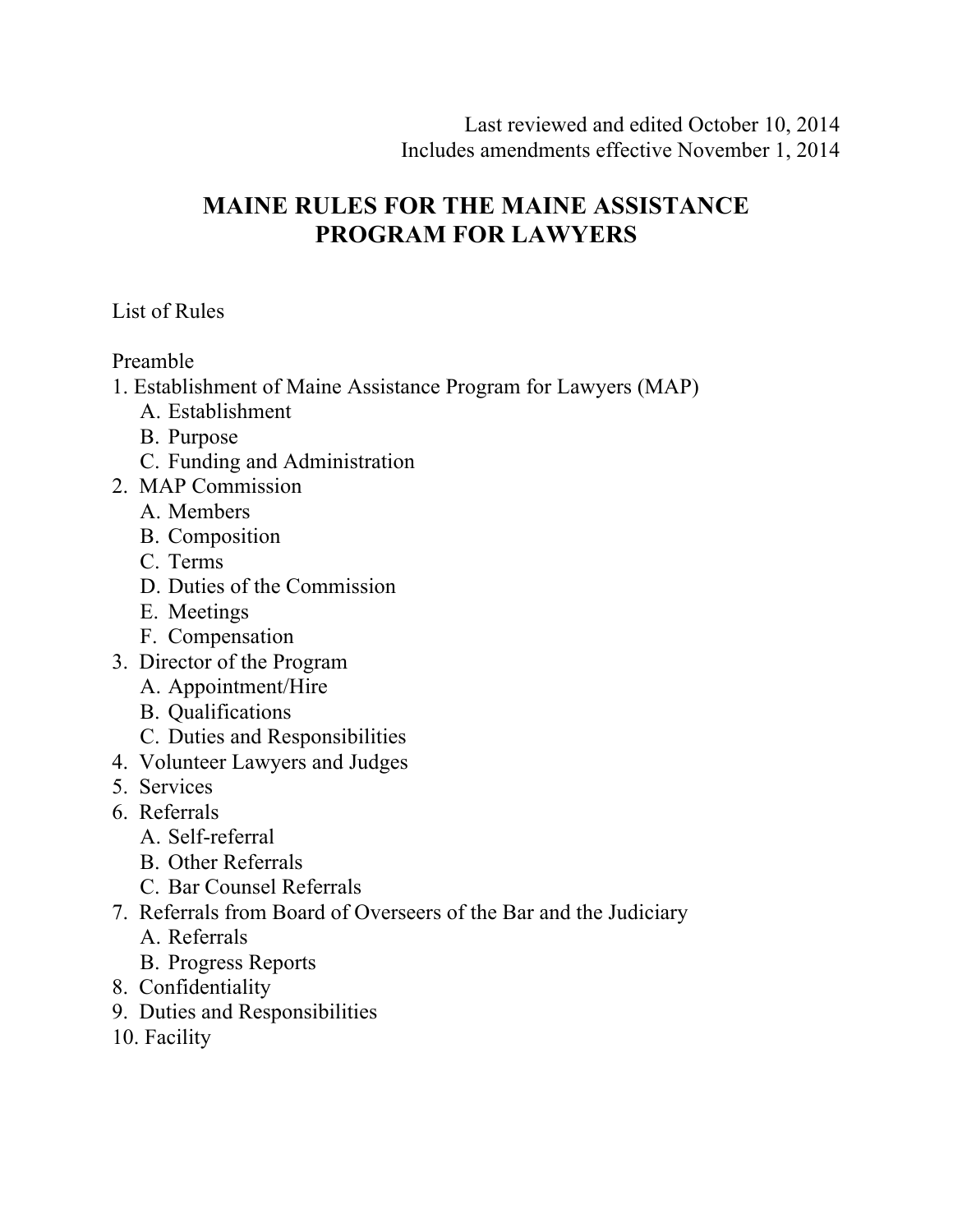#### PREAMBLE

 The Supreme Judicial Court recognizes that a wide range of influences can detrimentally affect the performance of a lawyer or judge. Prominent among such influences are the effects of chemical dependence or mental conditions that result from disease, disorder, trauma or other infirmity that impair the ability of a lawyer or judge to practice or serve. Lawyer or judge impairment is detrimental to the interests of clients, litigants, our legal system and the general public. The vast majority of states have responded to the issue of lawyer impairment by creating funded lawyer assistance programs as contemplated by this Rule, acknowledging the principle that every member of the bar has an obligation to the public to participate in an appropriate response to lawyer or judge impairment. The Court finds that the Maine Assistance Program for Lawyers is an appropriate method for addressing the issue of lawyer or judge impairment and that the program will promote the integrity of the legal profession and will thereby directly benefit the people of Maine.

The Court hereby adopts these rules establishing a Maine Assistance Program for Lawyers.

RULE 1. ESTABLISHMENT OF MAINE ASSISTANCE PROGRAM FOR LAWYERS (MAP)

A. Establishment: There is hereby established a state-wide lawyer assistance program to be known as Maine Assistance Program for Lawyers (or "MAP") which shall provide immediate and continuing help to lawyers and judges (hereinafter "Members of the legal profession") and University of Maine School of Law students and applicants for admission to the Bar of the State of Maine (hereinafter "students/applicants") who suffer from the effects of chemical dependency or mental conditions that result from disease, disorder, trauma or other infirmity and that impair their ability to practice law or serve in a judicial capacity.

B. Purpose: MAP has three purposes:

(1) To protect the interests of clients and the general public from harm caused by impaired lawyers or judges;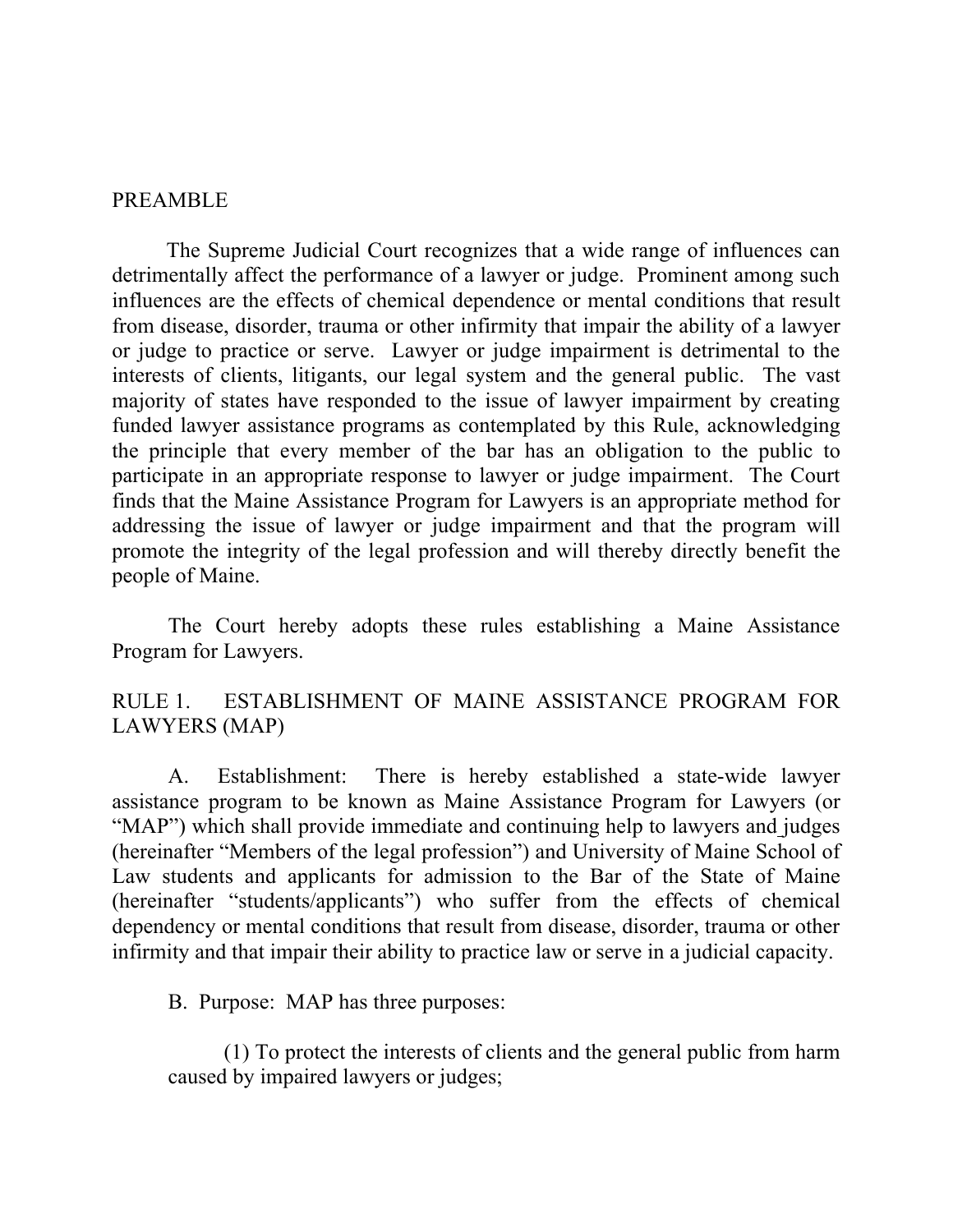(2) To assist impaired members of the legal profession and students/applicants to begin and continue recovery; and

(3) To educate the bench, the bar, and the public to the causes of and remedies for impairments affecting members of the legal profession and students/applicants.

C. Funding and Administration:

(1) MAP shall be funded from assessments made annually on members of the Bar of Maine. Every attorney required to register in accordance with the Maine Bar Rules, other than suspended attorneys, shall pay an annual fee as established by the Court, which shall be paid to the Board of Overseers of the Bar with the registration statement on or before August 31 as required by M. Bar R.  $6(a)(1)$ .

(2) MAP shall seek to establish additional private and public sources of funding.

(3) Funding for MAP may also include gifts or bequests from any source and earnings on investments of the MAP fund.

(4) The fiscal year of MAP shall run from July 1 to June 30.

(5) MAP may retain and invest its funds which may be carried over to future fiscal years.

#### RULE 2. MAP COMMISSION

A. Members: The Court shall appoint commission members to administer the MAP. Officers of the commission shall consist of a chair, vice chair and secretary/treasurer. The chair and vice chair shall be appointed by the Court. Each of the other officers shall be elected by the members of the commission annually.

B. Composition: The commission shall consist of eight (8) members, and shall include two persons who are not members of the legal profession. The members shall have diverse experience, knowledge and demonstrated competence in the problems of chemical dependency or mental conditions that impair members of the legal profession.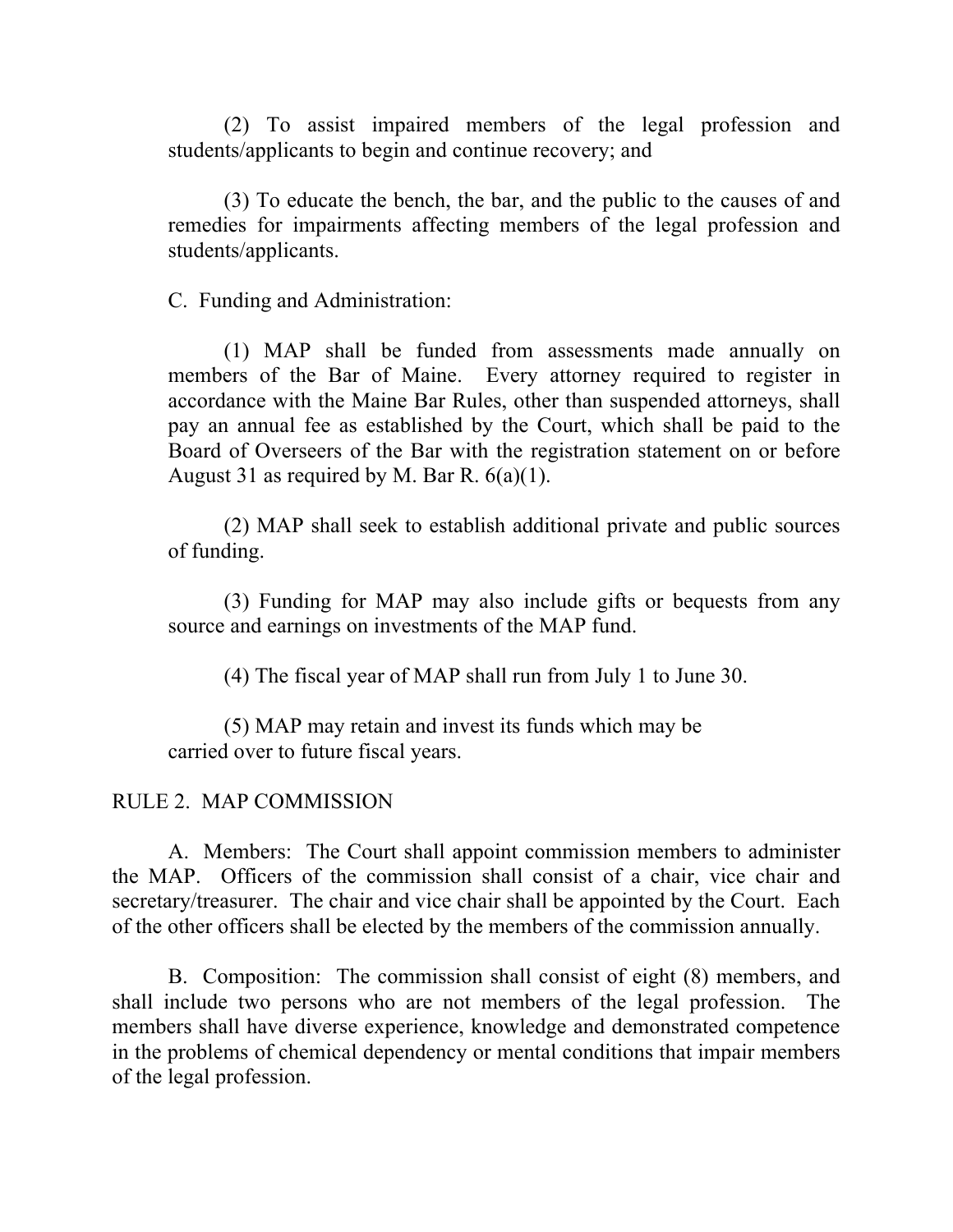C. Terms: The Court shall appoint commission members for initial terms as follows:

(1) One lawyer for one year;

(2) One non-lawyer for two years;

(3) Two lawyers for two years;

(4) One judge for two years;

(5) One non-lawyer for three years; and

(6) Two lawyers for three years.

Subsequent appointments shall be for a term of three years.

D. Duties of the Commission: The commission shall have the following powers and duties:

(1) To establish MAP policies and procedures consistent with these rules. Such policies and procedures shall be established after reasonable notice to the Maine bench and bar and opportunity for comment.

(2) To operate the program to achieve its purposes.

(3) To develop private and public funding sources for MAP.

(4) To assure the duties listed under Rule 3 are carried out in the absence of a director of the program.

(5) To prepare an annual budget for approval by the Court.

(6) To make reports to the Court annually or as otherwise required.

E. Meetings: The commission shall meet quarterly, upon call of the chair or upon the request of three (3) or more members. A quorum for any meeting shall be four (4) members.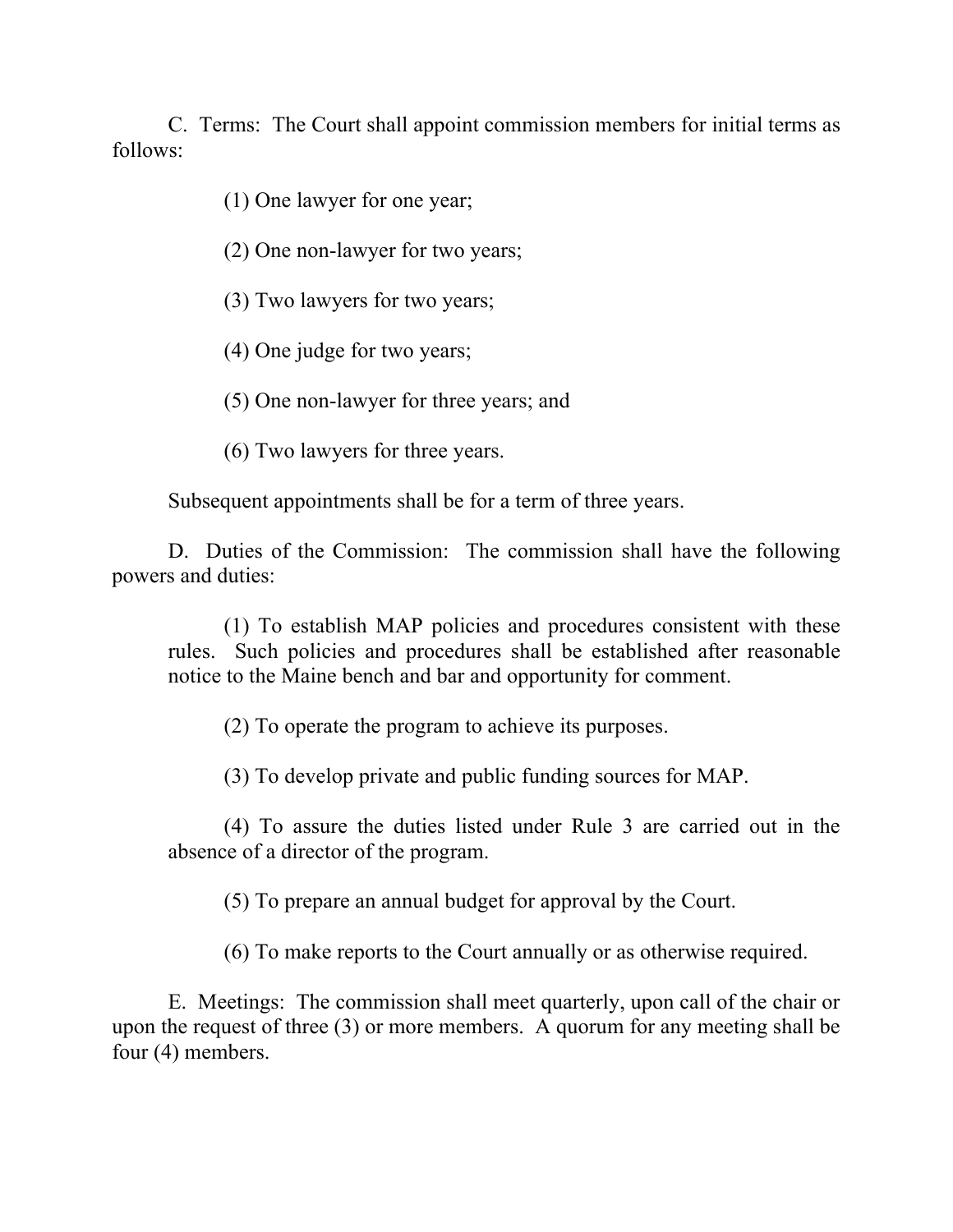F. Compensation: Members shall serve without compensation, but shall be reimbursed for their actual necessary expenses incurred in the discharge of their duties in accordance with existing reimbursement policies of the Judicial Branch.

#### RULE 3. DIRECTOR OF THE PROGRAM

A. Appointment/Hire: The commission shall recruit, hire, retain, supervise and may terminate the MAP director.

B. Qualifications: The director shall have sufficient experience and training to identify and assist impaired members of the legal profession and to work well with the volunteers. A lawyer is preferred.

C. Duties and Responsibilities: The director's duties and responsibilities shall include but not be limited to the following:

(1) Maintain a telephonic help call line and provide initial response to help line calls;

(2) Help lawyers, judges, law firms, courts and others to identify and intervene with impaired members of the legal profession;

(3) Help members of the legal profession and their families as well as students/applicants to secure counseling and treatment for chemical dependency and mental conditions maintaining current information on available treatment services, both those that are available without charge as well as paid services;

(4) Establish and maintain regular contact with bar associations, bar counsel and other agencies or committees that serve either as sources of referral or resources in providing help;

(5) Establish and oversee monitoring services with respect to recovery of members of the legal profession and students/applicants for whom monitoring is appropriate under Rules 5(E) or 7;

(6) Plan and deliver educational programs for the legal profession and students/applicants with respect to all sources of potential impairment as well as treatment and preventative measures;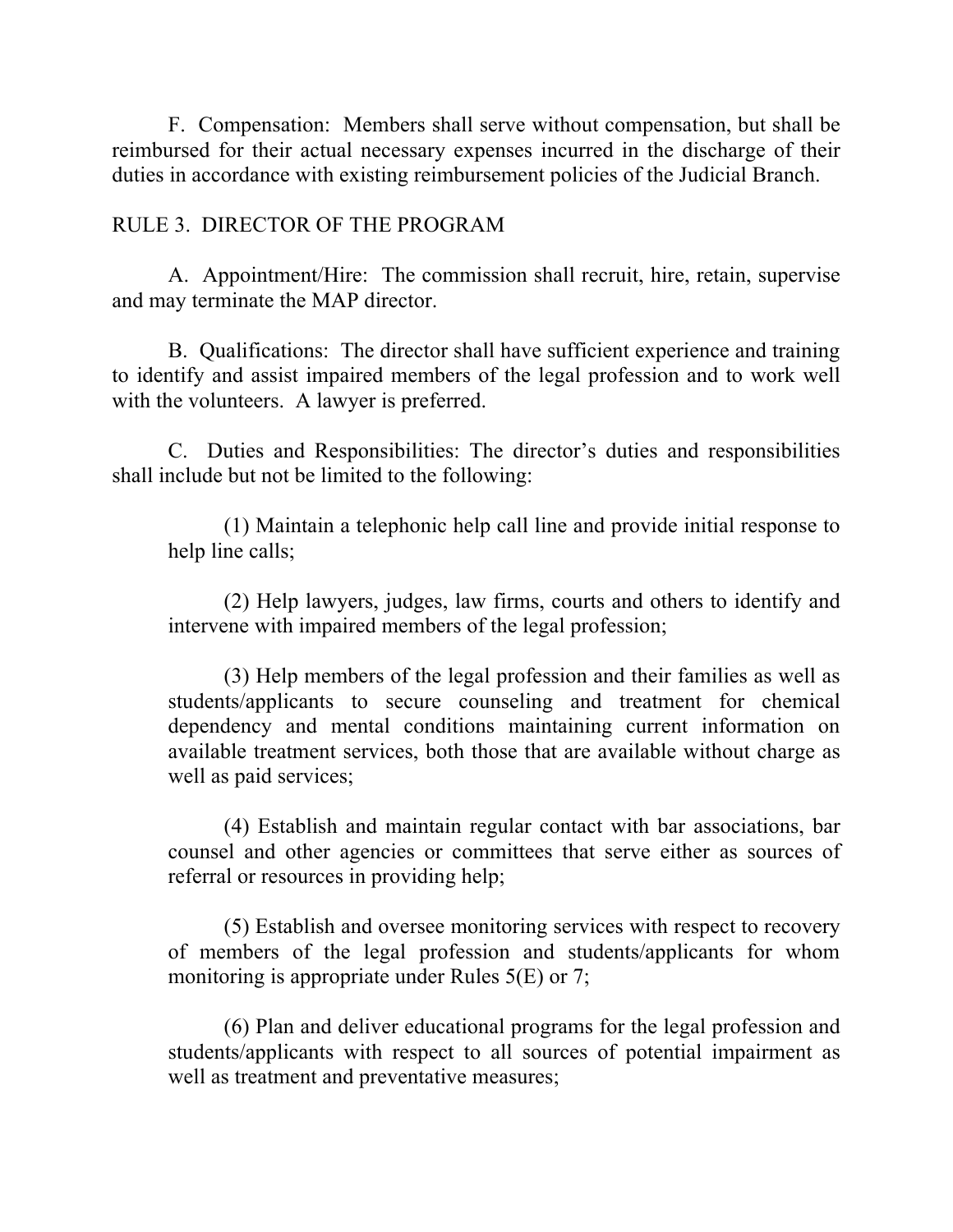(7) Provide information about MAP services to members of the legal profession and their families as well as students/applicants;

(8) Recruit, select, train and coordinate the activities of volunteer lawyers and judges who will provide assistance and provide for their identities and addresses to be generally known to the courts, bar and other appropriate referral entities;

(9) Establish private and public sources of funding for MAP; and

(10) Such other duties and responsibilities established by the commission.

### RULE 4. VOLUNTEER LAWYERS AND JUDGES

The program shall enlist volunteer lawyers and judges whose responsibilities may include:

A. Assisting in interventions planned by MAP;

B. Serving as twelve-step program sponsors;

C. Acting as a contact between MAP and the courts, the Committee on Judicial Responsibility and Disability, the Board of Overseers of the Bar, bar organizations and local committees;

D. Providing compliance monitoring when appropriate; and

E. Performing any other function deemed appropriate and necessary by the commission to fulfill its purposes.

### RULE 5. SERVICES

MAP may provide the following services as the commission determines feasible based upon the available financial, volunteer and other resources:

A. Immediate and continuing assistance to members of the legal profession and students/applicants who suffer from the effects of chemical dependency or mental conditions that result from disease, disorder, trauma or other infirmity and that impair their ability to practice;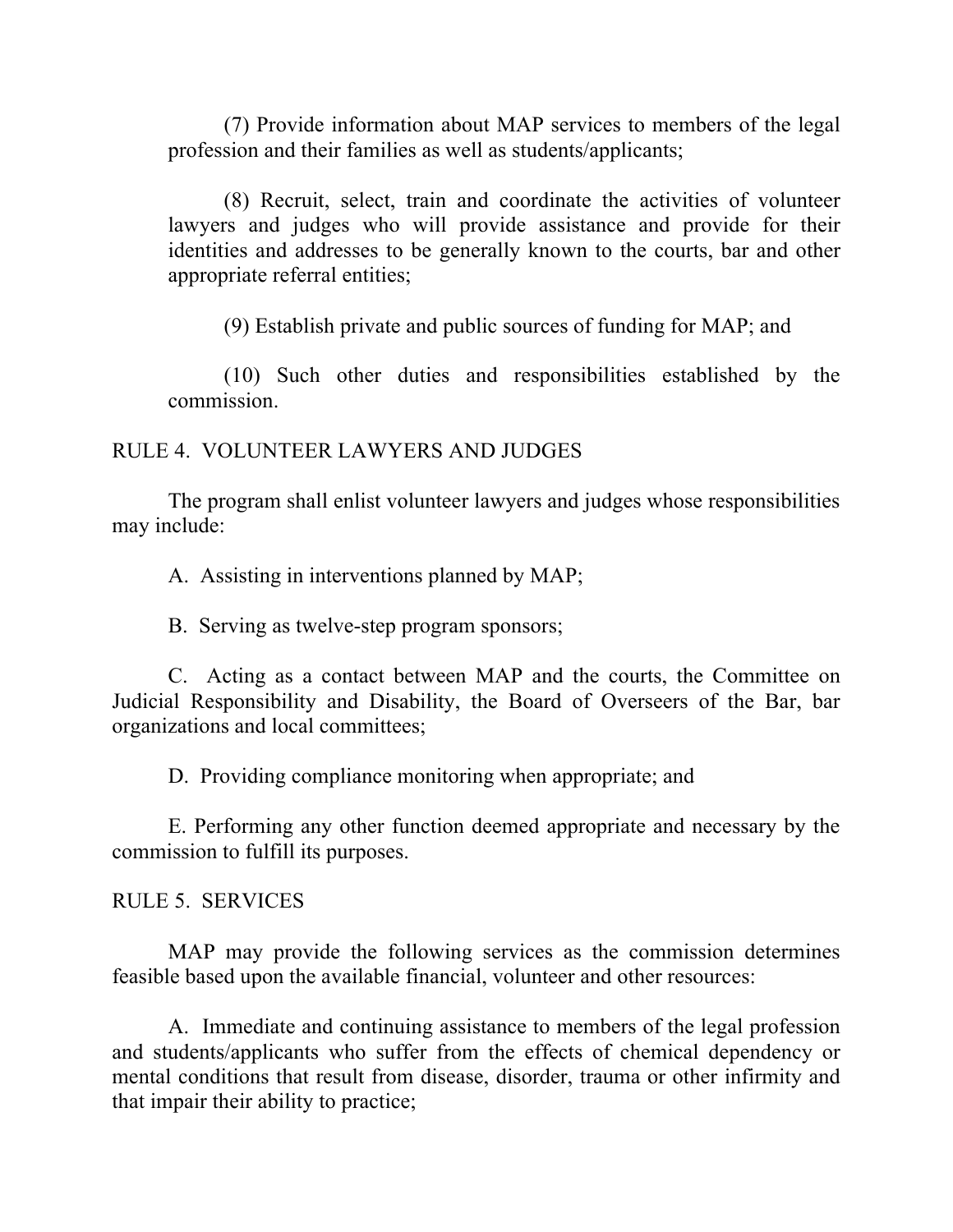B. Planning and presentation of educational programs to increase the awareness and understanding of members of the legal profession and students/applicants to recognize problems in themselves and in their colleagues; to identify the problems correctly; to reduce stigma; and, to convey an understanding of appropriate ways of interacting with affected individuals;

C. Investigation, planning and participation in interventions with members of the legal profession and students/applicants in need of assistance;

D. After care services upon request, by order, or under contract that may include the following: assistance in structuring aftercare and discharge planning; assistance for entry into appropriate aftercare and professional peer support meetings; and assistance in obtaining a primary care physician or local peer counselor; and

E. Monitoring services under Rule 7 or under contract that may include the following: alcohol and/or drug screening programs, tracking aftercare, peer support and twelve step meeting attendance; providing documentation of compliance; and providing such reports concerning compliance by those participating in a monitoring program as may be required by the terms of that program.

### RULE 6. REFERRALS

A. Self-referral: Any member of the legal profession and students/applicants may seek assistance from MAP.

B. Other Referrals: MAP shall receive referrals concerning any member of the legal profession or students/applicants from family members, colleagues, friends, law firms or any other source.

C. Bar Counsel Referrals: MAP shall receive referrals from Bar Counsel of the name of any lawyer or student/applicant whom Bar Counsel determines or believes should be contacted by MAP. This provision shall be construed in a manner consistent with M. Bar R.  $7.3(k)(4)(ii)$ . Upon the making of such a referral to MAP by Bar Counsel, the privilege for peer assistance or substance abuse communications set forth in M. Bar R. 7.3(o) shall be applicable.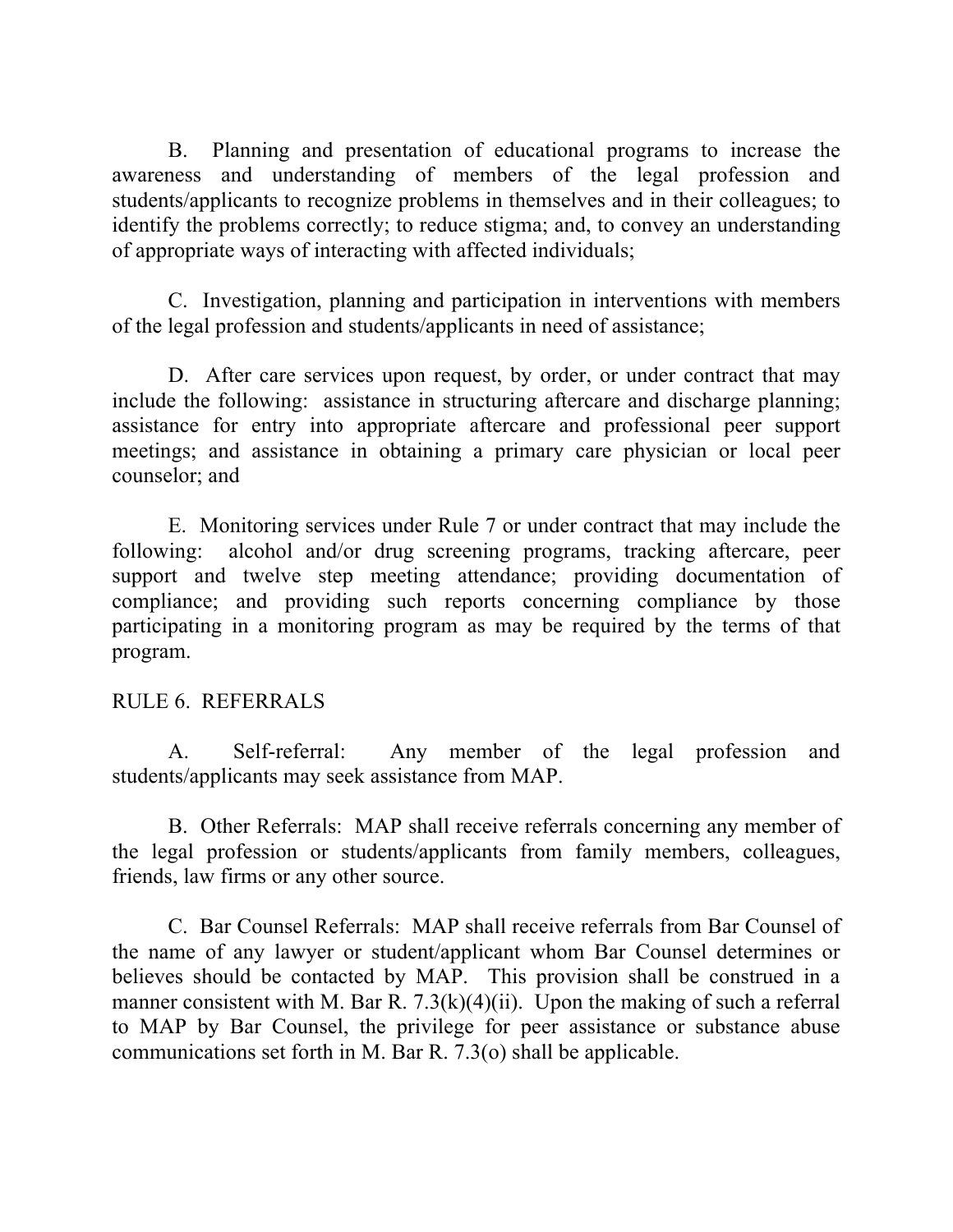RULE 7. REFERRALS FROM BOARD OF OVERSEERS OF THE BAR AND THE JUDICIARY

A. Referrals: MAP may accept referrals regarding lawyers under conditional, provisional, or probational status from the Court, or the Board of Overseers of the Bar, and referrals of judges from the Court or the Committee on Judicial Responsibility and Disability.

B. Progress Reports: When MAP accepts a referral under Rule 7(A), MAP may provide progress reports or reports of non-compliance by lawyers or judges who are voluntarily receiving monitoring by MAP, or who are subject to monitoring by MAP pursuant to a court order. Notwithstanding Rule 8, these reports may be used as evidence in any proceeding or appeal relating to such referral from the Court, Board of Overseers of the Bar or Committee on Judicial Responsibility and Disability.

### RULE 8. CONFIDENTIALITY

A. Except as required by law, or to prevent the commission of a crime, information and actions taken by MAP shall be privileged and held in strictest confidence and shall not be disclosed or required to be disclosed to any person or entity outside of MAP, unless such disclosure is authorized by the person to whom it relates or as provided in Rule 7(B). Except as provided in Rule 7(B), such information and actions shall be excluded as evidence in any complaint, investigation or proceeding before the Court, Board of Overseers of the Bar or Committee on Judicial Responsibility and Disability.

B. Commission members, employees, and agents including volunteers recruited under Rule 4 shall be deemed to be participating in "a lawyers assistance program approved by the Maine Supreme Judicial Court" as provided in M. Bar R. 7.3(o).

### RULE 9. DUTIES AND RESPONSIBILITIES

A. The duties and responsibilities of commission members, employees and agents of MAP, including volunteers serving under Rule 4, are duties and responsibilities owed to the Court. Nothing in these rules shall be construed as creating a civil cause of action or right of suit.